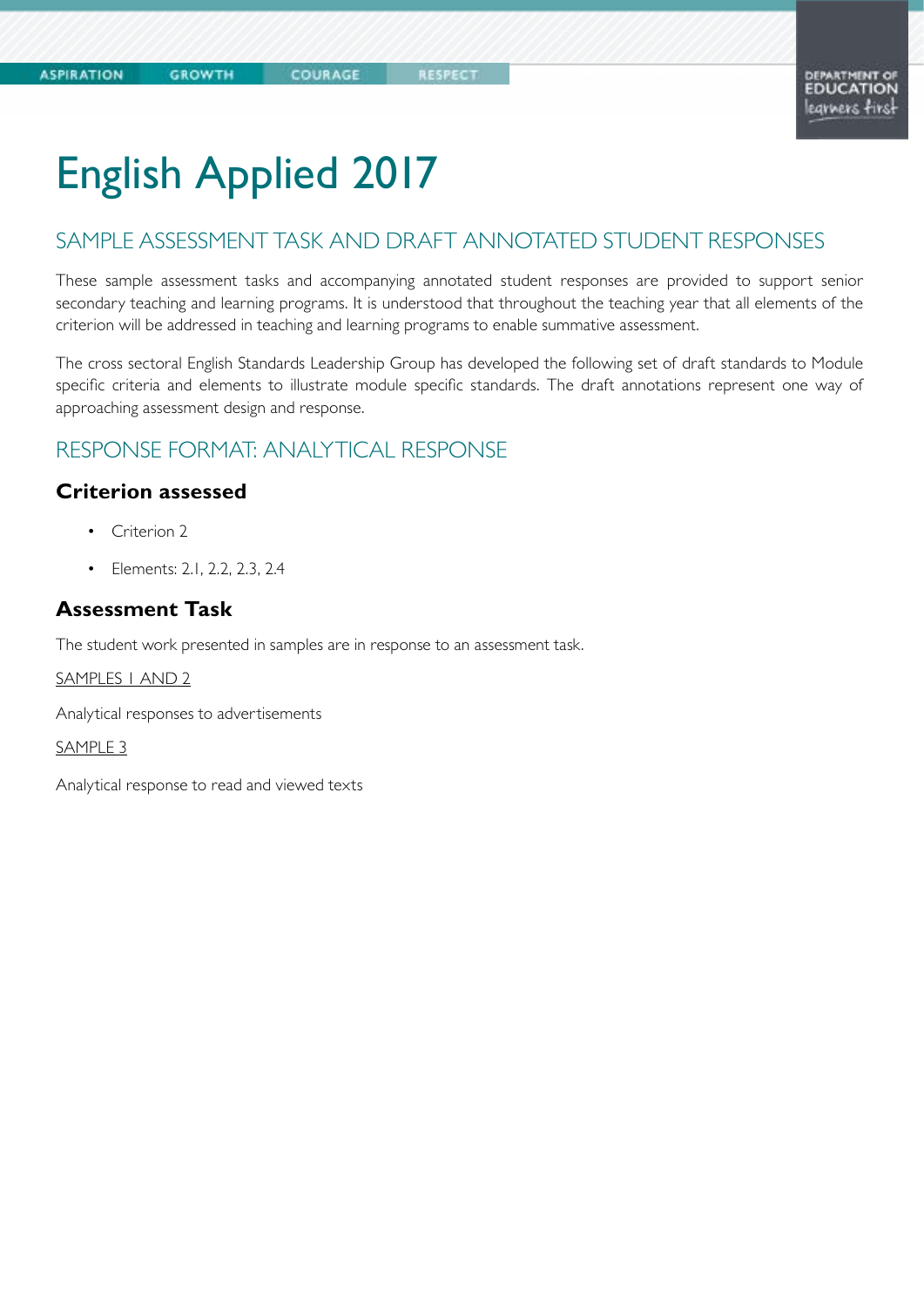# Assessment task-specific criteria matrix

Student responses have been matched to task-specific criteria and standards; those which best describe the student work in this sample are shown below. For more information about the course, criteria and standards, see relevant course information at: https://www.tasc.tas.gov.au/students/courses/english/ena215114/

## CRITERION 2 COMMUNICATION IDEAS THROUGH THE CREATION OF TEXTS

The learner:

| <b>Rating A</b>                                                                                                                   | <b>Rating B</b>                                                                                                                     | <b>Rating C</b>                                                                                                                    |
|-----------------------------------------------------------------------------------------------------------------------------------|-------------------------------------------------------------------------------------------------------------------------------------|------------------------------------------------------------------------------------------------------------------------------------|
| El creates written texts<br>appropriate for different purposes<br>and audiences integrating ideas<br>and information from varied  | El creates written texts for<br>different purposes and audiences<br>drawing on ideas and information<br>from a range of sources     | El creates written texts for<br>different purposes and audiences<br>using ideas and information from<br>a limited range of sources |
| E2 communicates ideas<br>demonstrating fluency and<br>consistent control of language and<br>expression                            | E2 communicates ideas using clear<br>and appropriate language and<br>expression                                                     | E2 communicates ideas<br>demonstrating some control of<br>language and expression                                                  |
| E3 adapts text structures and<br>language features to effectively<br>communicate ideas in a wide<br>range of modes and text types | E3 selects basic text structures<br>and language features to<br>communicate ideas effectively in a<br>range of modes and text types | E3 uses basic text structures and<br>language features to communicate<br>ideas in a limited range of modes<br>and text types       |
| E4 presents ideas and opinions<br>persuasively in different modes<br>using detailed examples and<br>evidence                      | E4 presents ideas and opinions<br>effectively in different modes<br>using relevant examples and<br>evidence                         | E4 presents some ideas and<br>opinions appropriately using some<br>examples and evidence                                           |
| E5 effectively uses a range of<br>multimodal and digital conventions<br>to communicate ideas and create<br><del>effect.</del>     | E5 uses a range of multimodal<br>and digital conventions to<br>communicate ideas.                                                   | E5 uses some multimodal and<br>digital conventions (such as the<br>inclusion of visual elements) to<br>communicate ideas.          |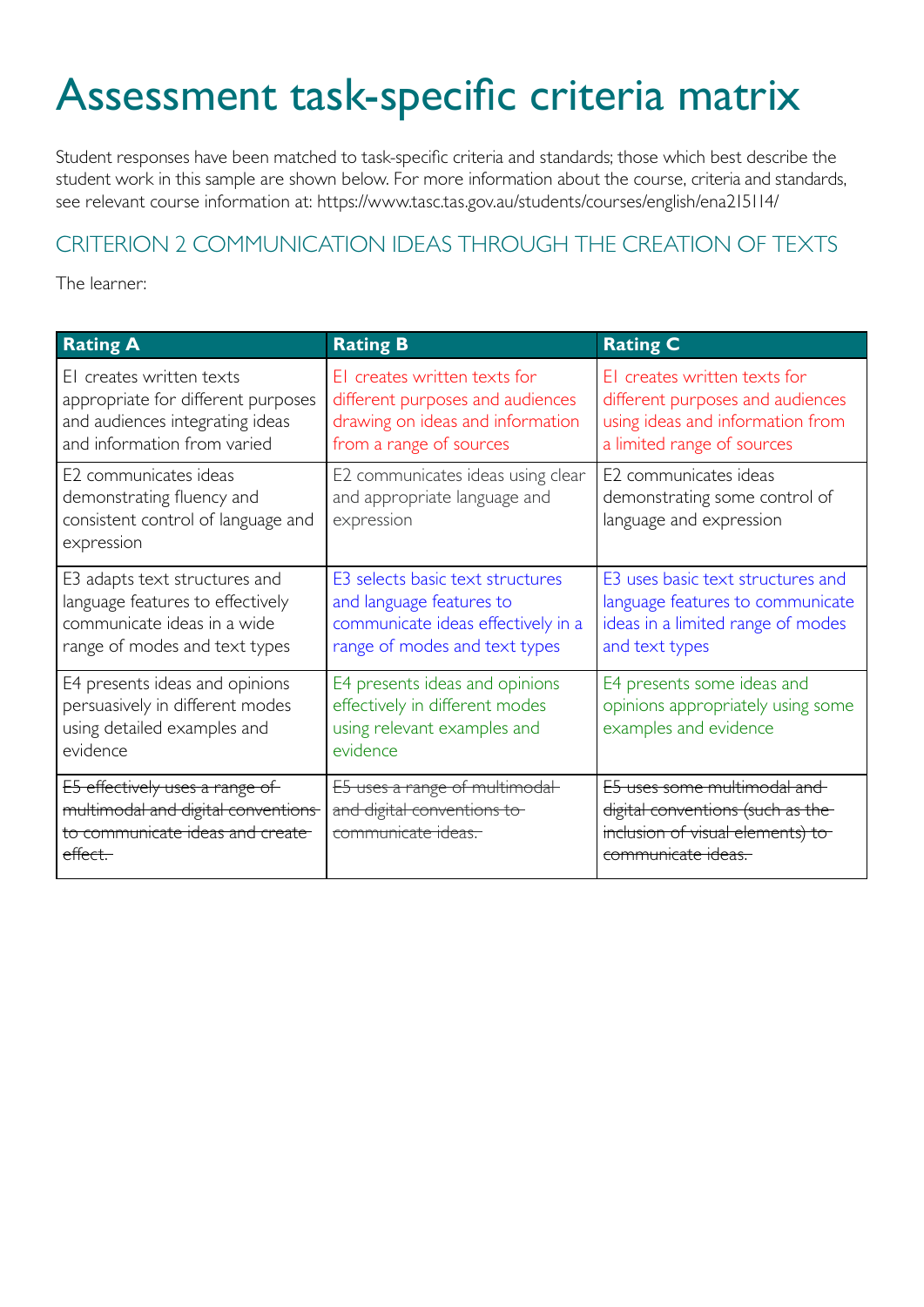C2 E1  $\begin{bmatrix} C2 & E2 \end{bmatrix}$  C2 E3  $\begin{bmatrix} C2 & E4 \end{bmatrix}$  All Annotations  $\begin{bmatrix} Cear \end{bmatrix}$ 

# Student response – B rating

The annotations show the match to the assessment task-specific standards.

#### **Advertisement Assignment**

Over the years Dove have come out with many advertisements to change the people's perception of beauty. Through these adverts, people have been able to see beauty in a different light and to think about beauty standards differently.

 "Evolution" by Dove was an advert put on social media in 2006. The ad is a time-lapse video of a woman being made beautiful for an ad. It shows the evolution of her beauty to the final product. The video shows a woman getting her hair and makeup done and posing for photos. After the best photo is chosen, someone edits it and changes almost all of this woman's features. They neck was made longer, face made thinner, eyes bigger and lips bigger. The result is then put on a billboard for a makeup ad. This ad is aimed at women in particular. This is because the main focus of the ad is how the woman was changed to look "beautiful". It shows how the perception of beauty is very wrong and unrealistic. It's a very effective ad because it shows what's behind those beautiful models on billboards. It shows that there is a lot of editing in the ad to make the model and the brand more attractive. It also shows that many companies focus on fake beauty and not real beauty. The ad is about proving to people that aspiring to the beauty standards of the images seen in the media is unrealistic and unachievable.

#MybeautyMysay is a 2016 Dove television advert in the U.S. This advert shows women from all walks of life talking about how people criticised their beauty. Either they were too beautiful to play an important role or not beautiful enough to be what they want to be. It then went on to them saying that they don't care what people have to say about their beauty, only their perception of themselves counted. This advert is again, more aimed toward women because all the participants in the ad were women. This is an advert about empowering women to love themselves for who they see themselves as, and to not conform or listen to what others have to say. The hashtag #MybeautyMysay sums up this ad really well. This ad and its hashtag shows that if you find yourself beautiful than you are beautiful because true beauty is up to you.

The Campaign for Real Beauty was started in 2004 by Dove in both Canada and the UK. The Fat or Fit billboard advert had a woman on it. She appeared to be larger in size. Next to the woman were two check boxes, Fat and Fab. People were then able to vote for their decision. This ad was made to get people talking about beauty standards and to get the conversation happening. This advert is aimed at everyone. All the billboards have women on them, but it makes everyone really think about it. Both men and women can learn from an advert like this because they are talking about it. This advert gets people to think about beauty standards and to consider beauty in a different light.

 Out of the three adverts, the "Evolution" ad is the most effective one. This ad shows how much time and editing goes into the final product of a brands photo. It's been seen 12 million times in one year, so many people have been able to view it. It teaches young women that just because they see an image of a beautiful woman in a magazine or on a billboard doesn't mean they actually look like that in real life. The ad is a good awakening for people to realise that real beauty isn't like what's portrayed in the media.

#### Word count: 626

NB the prescribed length of the task may have limited the number of examples that could be used.

## **COMMENTS**

C2 E1 –(uses) ideas and information from a range of sources \* \* \*

Main ideas are clearly articulated. Three advertisements are indicated (NB the same number as in Sample 1 and as prescribed by the task)

C2 E2 – clear and appropriate language and expression \* \* \*

Control of language and expression is mostly evident. Mostly appropriate vocabulary is used; Occasional lapse into basic phrasing eg 'a lot of' . Occasional syntactical and punctuation errors. (some examples are hlighlighted)

C2 E3 – uses text structures and language features to communicate ideas effectively \* \* \*

Opening sentence introduces the task and encapsulates the focus of the analysis. The introduction identifies the key idea and introduces the following analysis.

Thereafter three paragraphs each feature topic sentences that identify the three advertisements under discussion. Each paragraph identifies features of the advertisement and comments on their effect in relation to their purpose and intended audience.

The concluding paragraph evidences a brief summary of the discussion and draws a conclusion.

C2 E4 – presents ideas and opinions effectively . . . using relevant examples and evidence.

Examples and evidence are paragraphs. Limited examples identify advertising techniques. Inconsistent attention is given to the effect of the examples cited. This element is addressed in the C range in terms of appropriately using some examples and evidence.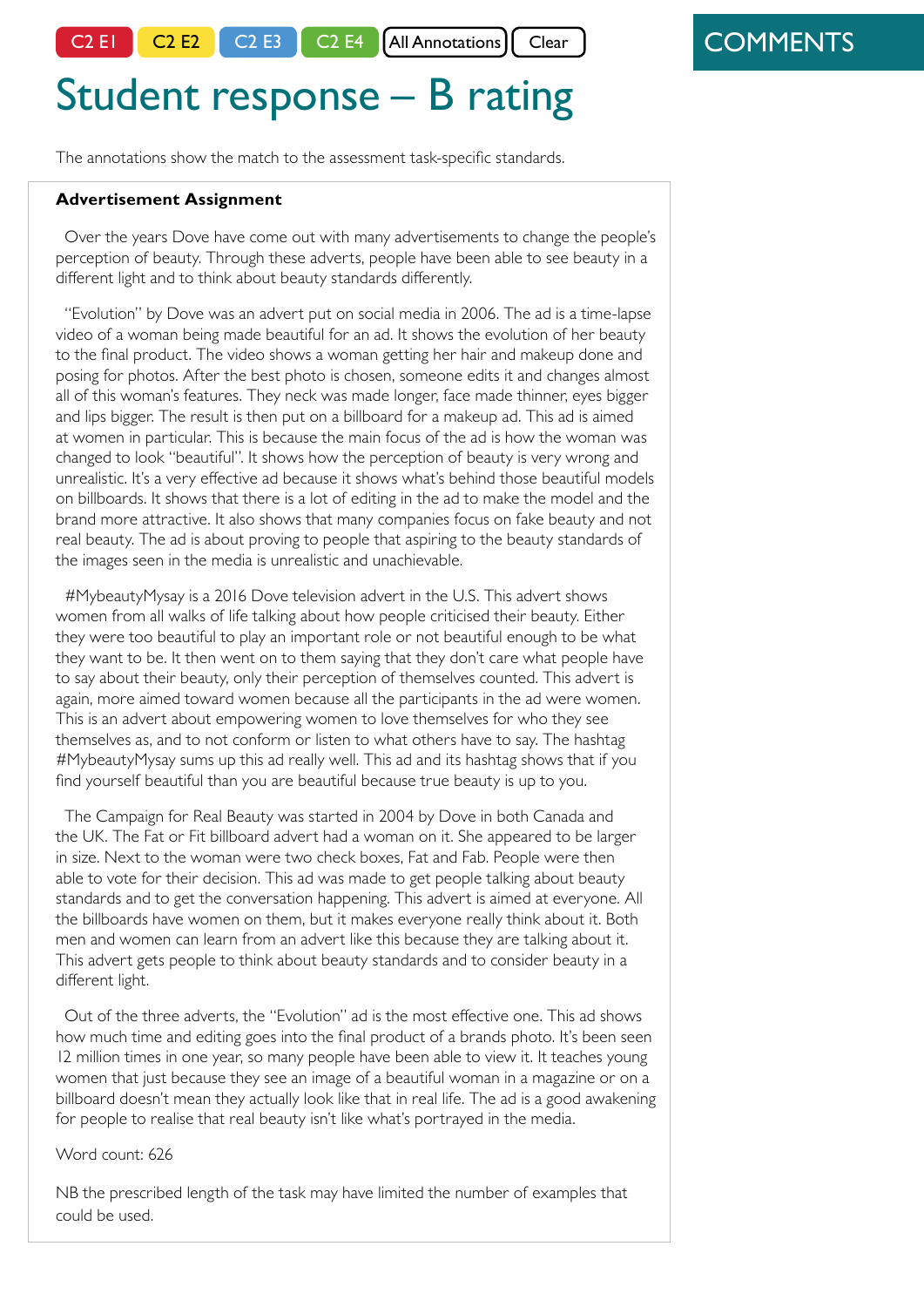C2 E1 C2 E2 C2 E3 C2 E4 All Annotations

# Student response – C rating

The annotations show the match to the assessment task-specific standards.

### **Toyota Advertising**

It's not hard to find advertising for Toyota. Toyota advertisement can be found in the radio, on the internet but is probably most easily found on TV. You really don't need to look far, especially for car advertising. This one of the major reasons why I have chosen Toyota.

The first ad that is going to be looked at it is a TV ad and is quite well known and can easily be found on the internet. Made in in New Zealand 1999 this ad is known as the "Bugger ad". The ad was actually censored in New Zealand because the word bugger being the only word used in the advertisement, can be seen as offensive. In this ad we see a farmer in Toyota Hilux and using its pulling power to complete simple tasks but instead making the situation much worse, causing the word used in the bugger to be said. This adds some humour to it, making it stand out and sets it apart from the more serious ones making it more appealing for farmers or builders.

The second ad is a Toyota magazine cover from 2015 and is introducing the Toyota Camry. The cover of this Toyota magazine has new the Toyota Camry with the golden gate bridge in the background and the title, "all new Camry the new icon of elegance". This ad is directed more towards upper class citizens as it indicates that it's a luxury vehicle. This can be backed up by the use of the word elegance. The cover page itself is simplistic focusing on the Camry and the golden gate bridge, both of these are used to catch the eye.

This last ad is a safe driving message from Toyota in 2015, this ad is called The Sirious Safety message. This ad attempts to remove the temptation of talking or texting while driving by commanding Apples Siri to activate airplane mode, a separate ad was also used for android phones. This ad was aired in Sweden and Norway during peak hour traffic a week before the summer holidays, this was because many people move to their holiday homes during this time of year. The creators of this advertisement knew this was a busy time of the year and the choice to air the ad at this time was intentional. Many people still sometimes use their phones while driving despite the dangers so Toyota crated this clever ad, so if you won't turn off the phone Toyota will.

All of these ads are effective and for different reasons, but the best two would have to be the Bugger ad and the Sirious safety message. Although the Sirious Safety Message ad is creative and uses "word of mouth" well, the humour and the somewhat rudeness of the Bugger ad has stood out compared the serious messages of the other ads, and memories of this ad have stayed in the people's minds and is still well known. If the Sirious safety message was aired in more countries it could have been much more effective. For its longevity the "Bugger" ad is the most successful and effective.

Word count: 532

NB the prescribed length of the task may have limited the number of examples that could be used.

## **COMMENTS**

### C2 E1 – uses ideas and

information from a limited range of sources \* \* \*

Main ideas are clearly articulated. Three advertisements are indicated

C2 E2 – some control of language and expression

\* \* \*

Some control of language and expression is evident. A more formal analytical tone is needed. Inconsistent accuracy. This includes some syntactical and punctuation errors, misspelling, and certain vocabulary choices. (some examples are bolded).

C2 E3 – uses text structures and language features to communicate ideas

Opening sentence introduces the task and identifies the focus of the analysis. The introduction does identify the subject of the advertisements but does not identify the key themes. Limited following analysis. The emphasis is on audience appeal rather than on discussing ideas.

Thereafter three paragraphs each feature topic sentences identifying discussion. Each paragraph makes reference to minimal evidence from the advertisement supporting the thesis of the discussion. Limited use of correct sentence structure.

The concluding paragraph evidences a brief summary of the discussion and draws a conclusion.

### C2 E4 – presents some ideas, examples and evidence

Examples and evidence are used in each of the three paragraphs. Limited examples identify advertising techniques and give evidence. Some attention is given to the effect of the examples cited. The focus is upon explaining rather than analyzing.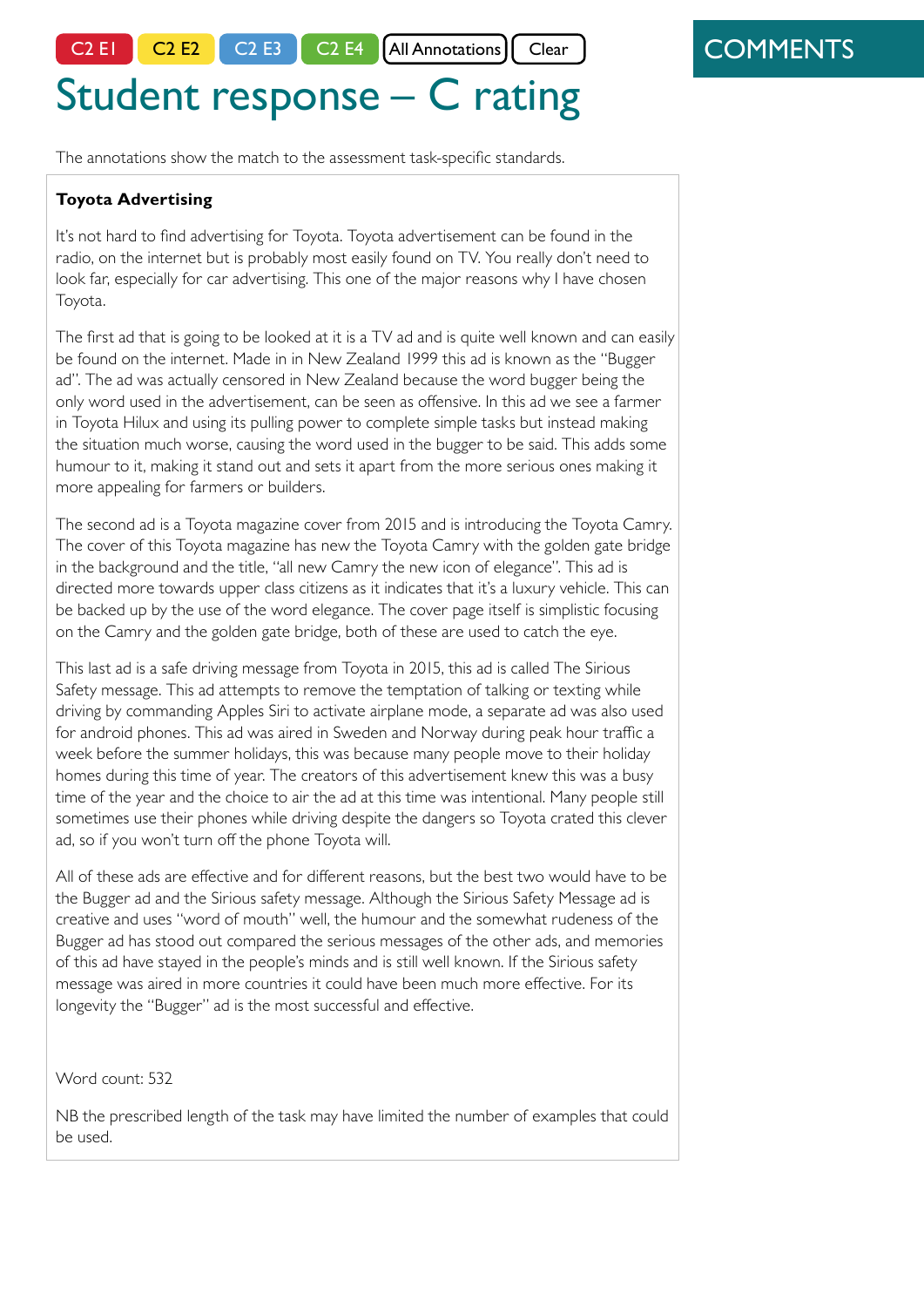C2 E1 C2 E2 C2 E3 C2 E4 All Annotations

# Student response – C rating

The annotations show the match to the assessment task-specific standards.

## **TTH Film Analysis**

The Tell Tale heart is a gothic fiction by Edgar Allen Poe that is about a man who slowly becomes insane and wants to kill the old man that lives with him all because of the old man's 'vulture eye'. The themes also helps to add to the story's themes: "A human being has a perverse, wicked side- another self - that can goad him into doing evil things that have no apparent motive" and "Fear of discovery can bring about discovery". The film techniques help to show the two themes of the films through camera shots and angles as well as lighting and sound.

Human beings have a perverse, wicked side-another self-that can goad him into doing evil things that have no apparent motive.

This statement is saying that even if you are a very nice person you can always have a dark side within you that can cause you to do bad things without motive. This statement is one of the main themes in all three film adaptations of the Tell Tale Heart. As shown in each film adaptation, the main character says that he loved the old man and yet he still killed the old man because of his white eye, that he named his 'vulture eye'. The main character even says that he can't figure out why he wanted to kill the old man and doesn't understand his own motives. The main character was also hearing voices that slowly drove him insane and made him hear things that were there only in his imagination.

All three of the films use camera techniques to show the perverse side of the main character, e.g. during the 2011 colour film, when the main character is looking at the old man, his facial expression is one of madness, e.g. his eyes wide and his face was blank with a small sneer. Just before he kills the old man, he smiles a sadistic smile that shows his perverse or wicked side. The camera uses a close-up pan technique to focus on the madness of the man's face. The use of shadows during the 2011 film is also present, for example, on the 8th night when the old man is awoken, a shadow of the grim reaper is shown on the wall of the room and is moving closer to the old man. This shadow represents the old man's fear of what he thinks is in front of him. A film technique that is used throughout all three of the films is camera shot and angles and this can show what the main character is doing though out the film. Sound also adds to the suspense of the film in the lead-up to the main character killing the old man.

#### Fear of discovery can bring about discovery

What this is saying is that fear of being discovered, because the main character did something that he wasn't not meant to do, may lead him to have overwhelming feelings of guilt. Feelings that can built up so much that he thought that everything that was said and done by the policemen showed that they thought he was guilty of a crime. In the end, the guilt gets so bad, that every action and word made him paranoid and fearful of discovery. His anxiety and paranoia combine to push him over the edge and admit his crime and, and display the proof by showing them the carved up body under the floorboards.

The film techniques that were used to show that fear of discovery can lead to discovery are sound because if you listen closely during the 1941 version, the heart beat that the main character can hear is in fact the sound of the clock which slowly drives him insane as he believes the clock ticking is the beating of the old man's heart. His own fear, a manifestation of the ticking clock being the dead man's heartbeat, drives him insane. During the 2011 version of the Tell Tale Heart the lighting techniques changed when

## **COMMENTS**

#### C2 E1 – uses ideas and information from a limited range of sources

#### \* \* \*

Main ideas are clearly articulated. Three films are indicated. To only two of those is limited reference made for the purposes of examples and evidence. Even attention to texts is not evident in the discussion. Text titles need to be referred to as part of discussing the evidence.

C2 E2 – some control of language and expression \* \* \*

Limited control of language and expression is evident. The discussion is punctuated by runon sentences that lack control. This includes syntactical and punctuation errors and misspelling, Certain vocabulary choices are incorrect. (some examples are bolded)

C2 E3 – uses text structures and language features to communicate ideas

Opening sentence introduces the text title and encapsulates the narrative focus. The introduction identifies the key themes and attempts to set up the following analysis. A persuasive tone is needed.

Thereafter TWO key topic sentences representing the key themes are expressed as stand-alone items rather than as topic sentences for a paragraph. The two main sections of the discussion are logically structured but evidencing only some control of expression. Paragraphs conclude with an example rather than with analysis of the example. Sub-headings are used inappropriately.

The concluding paragraph evidences a brief summary of sentence. The final sentence effectively uses the semi-colon, avoiding the run-on effect.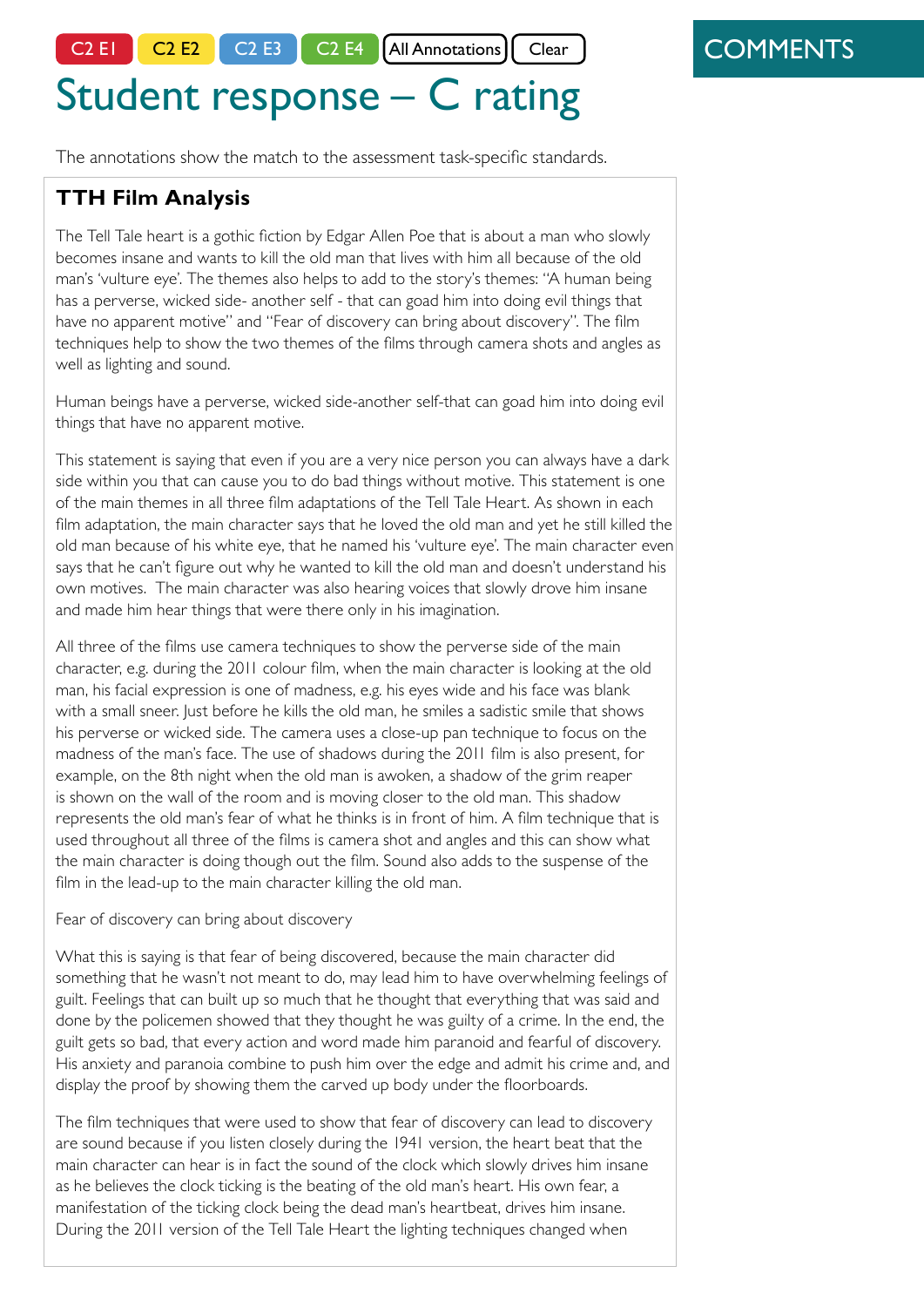the police officers were talking to each other, and not leaving the house when the main character asked them to. The man started to see them as if they were from hell, and the lighting in the room also changed to look make it look that way. The haunting, ominous music also added to the suspense during the three films.

The Tell Tale heart's two main themes are both present in all three of the films and are seen through the main character as he slowly becomes insane and wants to kill the old man whom he loves all because of what he perceives as hell goading him through the old man's eye. At the end of all three of the films the main character's guilt slowly begins to take hold of him; his fear of being discovered by the police eventually makes him so guilty that he ends up telling, even blurting the truth in front of them.

Word count: 833

# C2 E4 – presents some ideas,

Examples and evidence are used on each of the two discussion sections. Film techniques, and examples, are identified. Inconsistent attention is given to Some of the discussion indicates a potential B rating for this is given to the narrative context of an example. Attention to the structure and sequence of the film is limited to the concluding